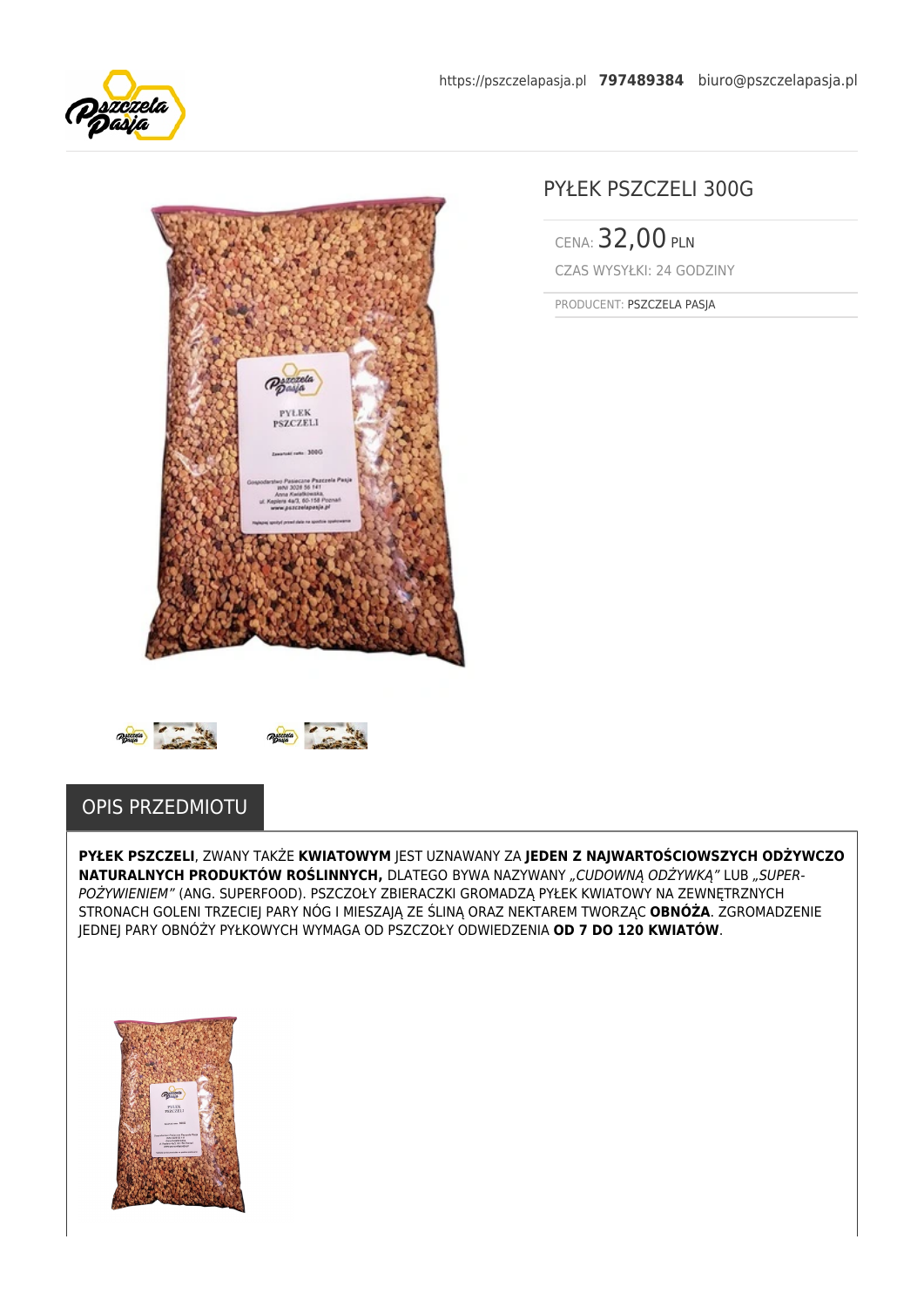## **SKŁAD PYŁKU**

#### » **BIAŁKA I AMINOKWASY** – 12-40%

KOMPLET 22 AMINOKWASÓW (ENDOGENNE – PRODUKOWANE PRZEZ ORGANIZM I EGZOGENNE – DOSTARCZANE Z ZEWNĄTRZ): ARGININA, FENYLOALANINA, IZOLEUCYNA, LEUCYNA, LIZYNA, METIONINA, TREONINA, WALINA, ALANINA, PROLINA, SERYNA, HISTYDYNA, GLICYNA I INNE. DODATKOWO NUKLEOPROTEINY.

» **WĘGLOWODANY PROSTE I ZŁOŻONE** – 27% FRUKTOZA, MALTOZA, IZOMALTOZA, SKROBIA, CELULOZA, GLUKOZA, ARABINOZA, RYBOZA, KSYLOZA I WIELE INNYCH

» **LIPIDY I KWASY TŁUSZCZOWE** – 4,8% NIENASYCONE KWASY TŁUSZCZOWE (**NNKT**), M.IN. KWAS LINOLOWY, Γ-LINOLENOWY I ARACHIDOWY.

» **WITAMINY** A, D, E, K, B1, B2, B3 (PP), B6, B12, C, P, KWAS FOLIOWY (B9, B11, M), BIOTYNA (B7, H)

» **MINERAŁY** – OKOŁO 40 BIOPIERWIASTKÓW: MAGNEZ, WAPŃ, POTAS, FOSFOR, JOD, KRZEM, SIARKA, SÓD, SELEN, CYNK, MANGAN,ŻELAZO, MIEDŹ, KOBALT, BOR, SREBRO, PALLAD, PLATYNA, CYRKON, TYTAN I INNE PIERWIASTKI ŚLADOWE

» **FLAWONOIDY** KWERCETYNA, RUTYNA I KATECHINY

» **CUKROLE** M.IN. INOZYTOL

» **KAROTENOIDY** SS-KAROTEN – 20X WIĘCEJ NIŻ W MARCHWI

» **ENZYMY I KOENZYMY** PONAD 30 KATALIZUJĄCYCH WIELE BIOCHEMICZNYCH PROCESÓW W

ORGANIZMIE: INWERTAZA, KATALAZA, PEPSYNA, TRYPSYNA, LIPAZA, LAKTAZA I INNE.

» **KWASY ORGANICZNE** KWAS PANTOTENOWY, OLEANOLOWY I URSOLOWY**.**

» **FENOLOKWASY** – OKOŁO 2G NA 100G. NAJCZĘŚCIEJ KWAS CHLOROGENOWY, FERULOWY, P-HYDROKSYBENZOESOWY I P-KUMAROWY, ORAZ

#### **OLEJKI ETERYCZNE, LEUKOANTOCYJANY, FITOHORMONY, STEROLE I FITOSTEROLE.**

UWAGA! PROFIL I SKŁAD CHEMICZNY PYŁKU PSZCZELEGO MOŻE SIĘ RÓŻNIĆ W ZALEŻNOŚCI OD MIEJSCA POCHODZENIA I RODZAJU ROŚLINY.

# **WŁAŚCIWOŚCI**

» **ODŻYWCZE**. DZIĘKI BOGATEJ ZAWARTOŚCI, PYŁEK JEST BARDZO CENNĄ ODŻYWKĄ, KTÓRA UZUPEŁNIA DZIENNE ZAPOTRZEBOWANIE ORGANIZMU W AMINOKWASY, MINERAŁY I WITAMINY. WZMOCNIENIE APETYTU JEST ZAUWAŻALNE PO KILKU DNIACH STOSOWANIA. PYŁEK REGULUJE METABOLIZM, CO SKUTKUJE NORMALIZACJĄ/SPADKIEM WAGI U OSÓB Z NADWAGĄ I OTYŁYCH LUB PRZYROSTEM MASY U OSÓB NIEDOŻYWIONYCH. Z TYCH POWODÓW JEST ZALECANY JAKO ELEMENT KURACJI ODCHUDZAJĄCE[J](http://leczeniepro.pl/tag/odchudzanie/) LUB ŹLE ZAPROJEKTOWANEJ DIETY WEGETARIAŃSKIEJ.

» **REGENERUJĄCE**. PYŁEK WSPIERA REGENERACJĘ WĄTROBY USZKODZONEJ PRZEWLEKŁYMI CHOROBAMI I/LUB PRZYJMOWANIEM DUŻEJ ILOŚCI LEKÓW. WYWIERA ZNACZĄCY WPŁYW NA ODNOWĘ BIOLOGICZNĄ CAŁEGO ORGANIZMU.

» **ANTYDEPRESYJNE, USPOKAJAJĄCE**. PYŁEK POPRAWIA SAMOPOCZUCIE PSYCHICZNE, ZMNIEJSZA NERWOWOŚĆ, ROZDRAŻNIENIE I WZMACNIA SYSTEM NERWOWY OSŁABIONY STRESEM LUB PRZEPRACOWANIEM.

» **OCZYSZCZAJĄCE (ODTRUWAJĄCE, DETOKSYKACYJNE)**. PYŁEK ELIMINUJE LUB REDUKUJE SZKODLIWE DZIAŁANIE WIELU CZYNNIKÓW CHEMICZNYCH NA ORGANIZM. OSŁANIA TKANKĘ WĄTROBOWĄ PRZED ZATRUCIEM SUBSTANCJAMI TOKSYCZNYMI – W PRZYPADKU ZAISTNIAŁEGO ZATRUCIA UŁATWIA WYDALANIE TOKSYN.

PYŁEK MA DZIAŁANIE ZASADOWE – WSPANIALE ALKALIZUJE ORGANIZM.

» **WZMACNIAJĄCE, UODPARNIAJĄCE**. PYŁEK JEST SZCZEGÓLNIE ZALECANY OSOBOM CIĘŻKO PRACUJĄCYM W SZKODLIWYCH WARUNKACH, DZIECIOM, OSOBOM STARSZYM I OSŁABIONYM.

• PYŁEK I JEGO WYCIĄGI ZWIĘKSZA WYDZIELANIE INSULINY (M.IN. CYNK), DLATEGO MOŻE BYĆ STOSOWANY WE WSPOMAGAJĄCYM LECZENIU CUKRZYCY. SPOŻYWANY PRZEZ DIABETYKÓW SKUTECZNIE POMAGA OBNIŻYĆ STĘŻENIE CUKRU WE KRWI.

**ANTYALERGICZNE**. PYŁEK W POŁĄCZENIU Z MIODEM TO SKUTECZNE LECZENIE CHORÓB ALERGICZNYCH JAK KATAR SIENNY I ASTMA LUB ZNACZNE ZŁAGODZENIE ICH OBJAWÓW. PYŁEK WYKAZUJE DZIAŁANIE ANTYHISTAMINOWE – TERAPIE NALEŻY ROZPOCZĄĆ KILKA TYGODNI PRZED POCZĄTKIEM SEZONU KWITNIENIA.

» **KOSMETYCZNE**. PYŁEK ODŻYWIA, REGENERUJE I ODMŁADZA SKÓRĘ ORAZ WŁOSY

» **PRZECIWMIAŻDŻYCOWE**. PYŁEK OBNIŻA POZIOM CHOLESTEROLU ORAZ HAMUJE AGREGACJE (ZLEPIANIE) PŁYTEK KRWI. WSPOMAGA LECZENIE STANÓW POZAWAŁOWYCH, NADCIŚNIENIA I ZABURZEŃ KRĄŻENIA OBWODOWEGO.